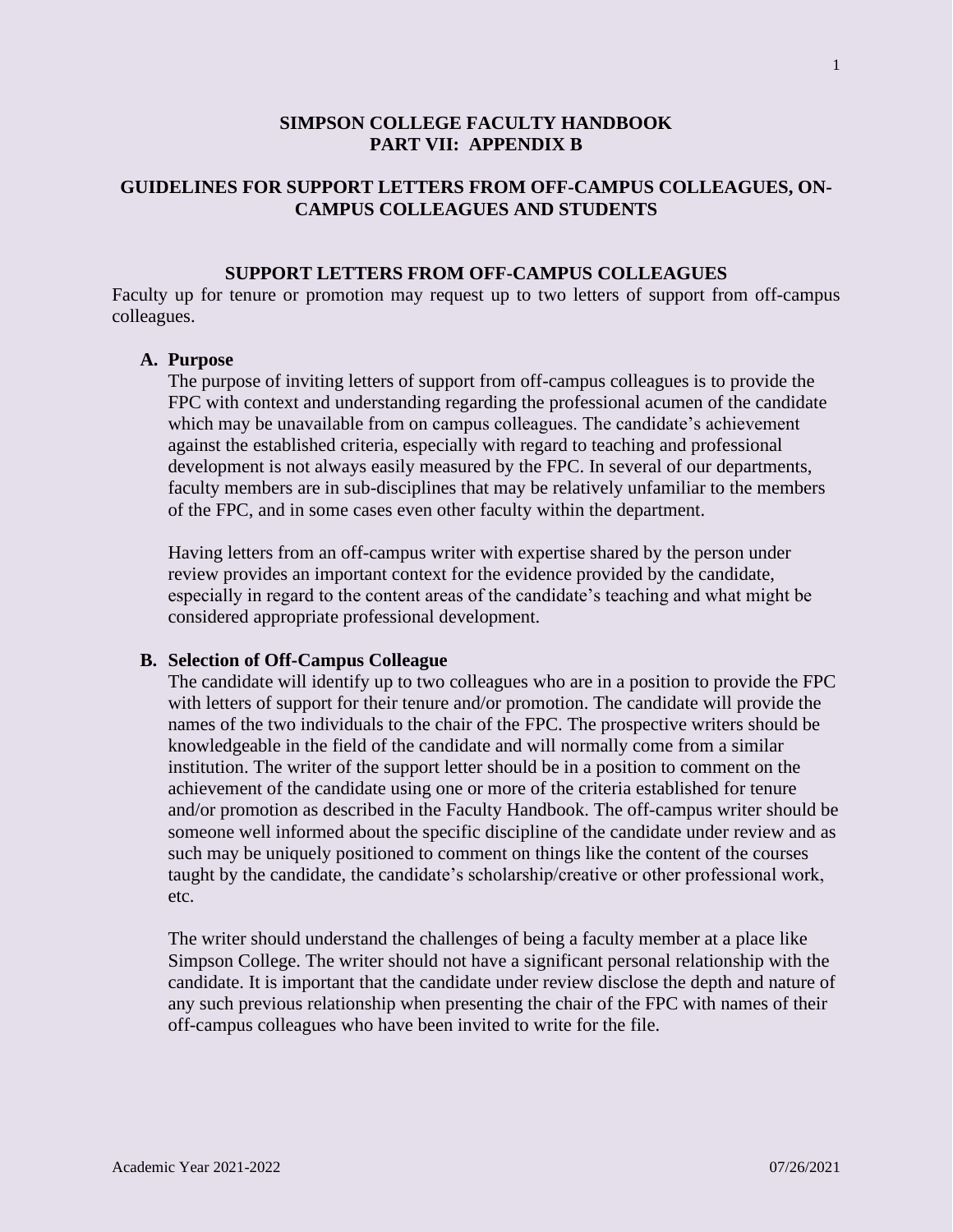The invitation to write a letter of support should come from the person under review and include the college's expectations for the review process, including a copy of the criteria for reappointment and tenure.

## **C. Contents of the Letter**

It is suggested that the candidate furnish the writer with a copy of the candidate's selfevaluation, vitae, and any other materials (course syllabi, publications, photos of creative work, etc.) she or he believes might be helpful to the writer.

The letter of support for the candidate should address all of the criteria for tenure or promotion with which the author is familiar. For example, if the writer previously taught with the candidate, she or he should feel free to comment on the candidate's teaching. If the writer has reviewed syllabi and assignments submitted by the candidate, she or he should comment on the appropriateness of the material covered, etc. If the writer has coauthored journals, or worked in another professional context, it would be appropriate for the writer to help put the candidate's participation into context. At the same time, the writer should not feel compelled to write to all of the criteria. As suggested earlier, the purpose of the letter is not to evaluate the strengths and weaknesses of the candidate, but rather to help put the evidence submitted by the candidate into context from the perspective of a colleague in the field. Is the content in the candidate's courses appropriate and up-to-date? Are the assignments and learning objectives appropriate? Is there evidence that the candidate's research, scholarship, and/or creative work is respected by others within the discipline? These are the types of questions that should be addressed in the support letter.

The support letters submitted by the invited writers will be included in the file and as such will be available to the candidate.

### **LETTERS FROM ON-CAMPUS COLLEAGUES AND STUDENTS**

#### **A. Purpose**

With the exception of the up to two letters from off-campus colleagues and the two out of department colleague letters requested at the time of promotion and tenure review, candidates are strongly discouraged from soliciting letters from colleagues and students. Rather, it is the intent of the committee in notifying the community about the review to regularize how evidence of the candidate's effectiveness is gathered from those not directly involved in the review process.

#### **B. Contents of the Letter**

Each semester the chair of FPC will, in an advertisement in the *Simpsonian*, announce the review schedule to the campus for all faculty members undergoing review for reappointment, tenure or promotion. Signed letters will be accepted for the candidates file in the Academic Dean's office. These letters should focus on the criteria for reappointment, tenure and promotion as outlined in Simpson College Faculty Handbook Part II: Personnel Policies, Section 7.